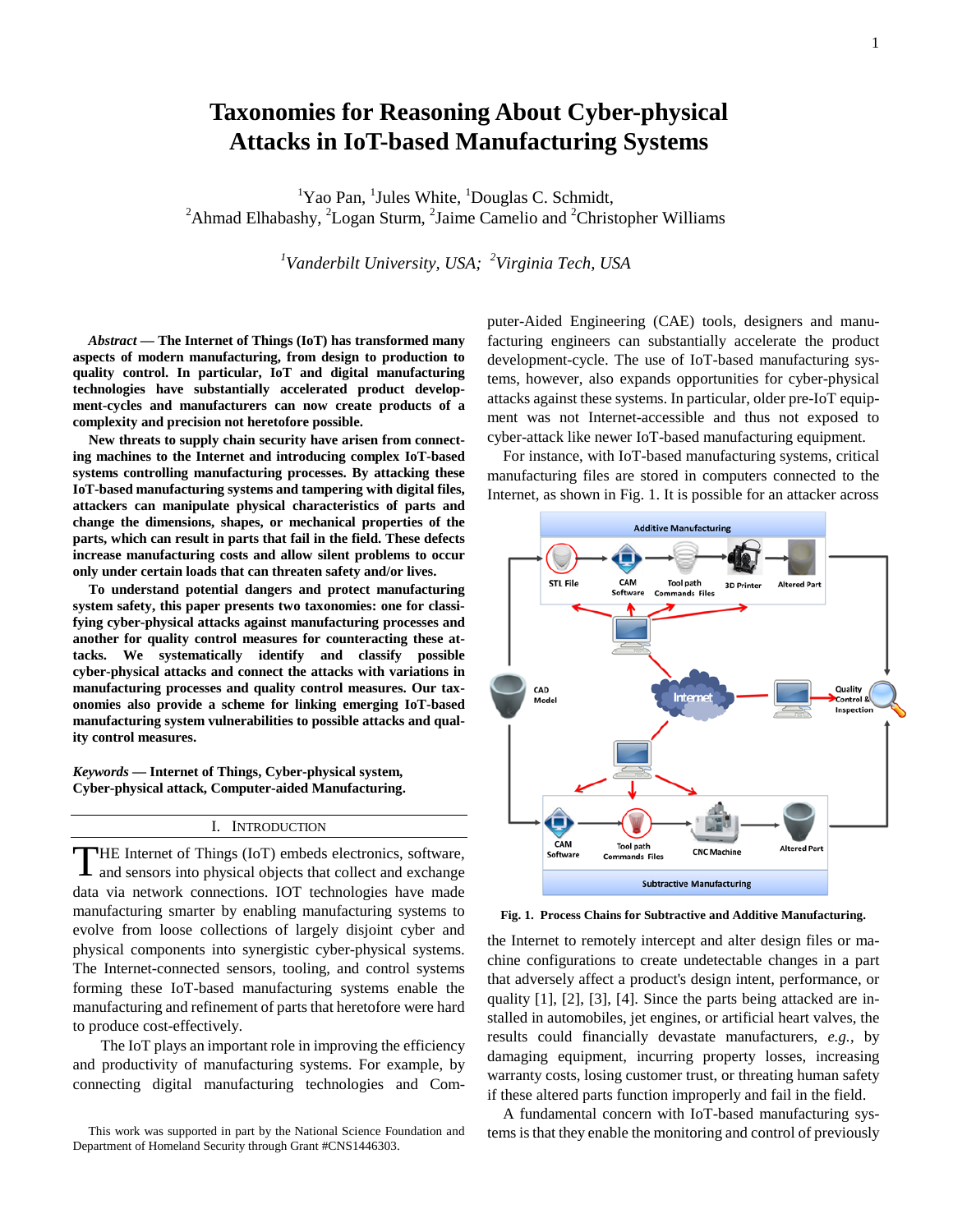non-remotely accessible physical systems. If these Internet-connected IoT devices are not protected, the physical systems that they influence, such as the parts that a manufacturing facility produces, may be damaged. A famous example of critical IoT-based infrastructure being attacked is the Stuxnet malware that damaged nearly one-fifth of Iran's [nuclear centrifuges](https://en.wikipedia.org/wiki/Nuclear_centrifuge) [5]. The Stuxnet malware targeted programmable logic controllers and forced physical equipment to operate outside its design tolerances and led to centrifuge failures.

Past IoT security research has explored cyber-vulnerabilities in industrial control systems, such as Supervisory Control and Data Acquisition (SCADA) controllers [6], which can force physical systems to operate outside of their safety tolerances. While these control systems are a crucial area of research, IoT-based manufacturing systems are also vulnerable to silent attacks that result in a manufactured part's physical characteristics no longer matching their design specifications, which could lead to critical and/or pre-mature failures in the field. Similar research has looked at flaws injected into computer hardware and software logic [7], [8]. Much less research, however, has focused on flaws injected into the physical parts themselves, which have no computational logic.

A particularly vexing challenge of IoT-based manufacturing systems is that their underlying software and hardware is rarely updated [1], [2], [3]. This lack of updates leaves complex IoT-based manufacturing equipment exposed and vulnerable to attack on the Internet. Moreover, this update problem cannot be easily addressed as IoT-based manufacturing equipment is often extremely costly to purchase, amortized over decades, and very expensive to take out of production operation. Techniques and tools are therefore needed to help protect the physical parts that IoT-based manufacturing systems produce, while recognizing that these systems will always be at risk of cyber-attacks.

In contrast to traditional cyber-security, IoT-based manufacturing systems use physical equipment, which generates measurable phenomena (*e.g.*, temperatures and vibrations) to produce physical products that can be inspected and tested to determine if they meet their requirements. The uniqueness of a cyber-physical attack against an IoT-based manufacturing system is the correlated cyber *and* physical manifestation of the attack in the manufactured part. This correlation can be used to model and predict the relationships between attacks, process data, product quality observations, and side-channel impacts for the purpose of attack detection and diagnosis.

The work presented in this paper helps answer the following questions:

- What types of attacks are particular IoT-based manufacturing system processes vulnerable to?
- What facets of a part can be attacked in a given IoT-based manufacturing system?
- What quality control mechanisms could be put in place to lower risk in IoT-based manufacturing systems?
- How can quality control and side channel measurements mitigate cyber-vulnerabilities in IoT-based manufacturing system?

• How does a newly disclosed cyber vulnerability impact a particular IoT-based manufacturing process?

To answer these questions, we have created two taxonomies: one for classifying cyber-physical attacks against IoT-based manufacturing processes and another for quality control measures for counteracting these attacks. These taxonomies catalog IoT-based manufacturing processes, attacks, and quality control measures, as well as model the relationship between specific attack types, vulnerabilities, equipment, processes, and quality control measures. They also help to bridge the gap between (1) the IoT *cyber domain*, where the research subjects are cyber infrastructure and software vulnerabilities, and (2) the *physical domain*, which includes manufacturing processes and quality control measures.

Our taxonomies provide a framework that researchers and practitioners from both cyber-security and IoT-based manufacturing can use and augment to understand the scope of vulnerabilities, how cyber vulnerabilities impact different processes, the types of cyber attributes that these attacks express, and their impacts on the physical properties of both the process execution and physical part outputs. This framework makes it easier to reason about cyber-physical security in manufacturing, catalog attacks and vulnerabilities as they emerge, and understand the relationship between specific attack types, equipment, processes, and side-channel impacts.

The remainder of this paper is organized as follows: Section II describes the taxonomies for the manufacturing process, cyber-physical attacks, and quality control measures; Section III explores a case study of a manufacturing industry partner using the proposed taxonomy; Section IV compares our research with related work; and Section V presents concluding remarks and future work.

## II. TAXONOMIES

This section first reviews the workflow of manufacturing processes and examines key vulnerabilities in the process chains. We next introduce two taxonomies, one for classifying cyber-physical attacks against manufacturing processes and another for quality control measures for counteracting these attacks. Finally, we present how software vulnerabilities are linked to manufacturing processes and attacks.

## *A. Overview of Manufacturing Processes*

Manufacturing systems are rarely the same for different types of manufactured products, but most of these systems share a similar workflow. A manufacturing system typically starts with product planning, then procures raw material, goes through various manufacturing processes, followed by assembly and inspection for quality control, and finally distribution of the products, as shown in Fig. 2. Our taxonomies focus on the chain of process steps ranging from design to manufacturing to inspection. Our analysis starts at product design and goes through the different manufacturing processes, up to inspection and quality control.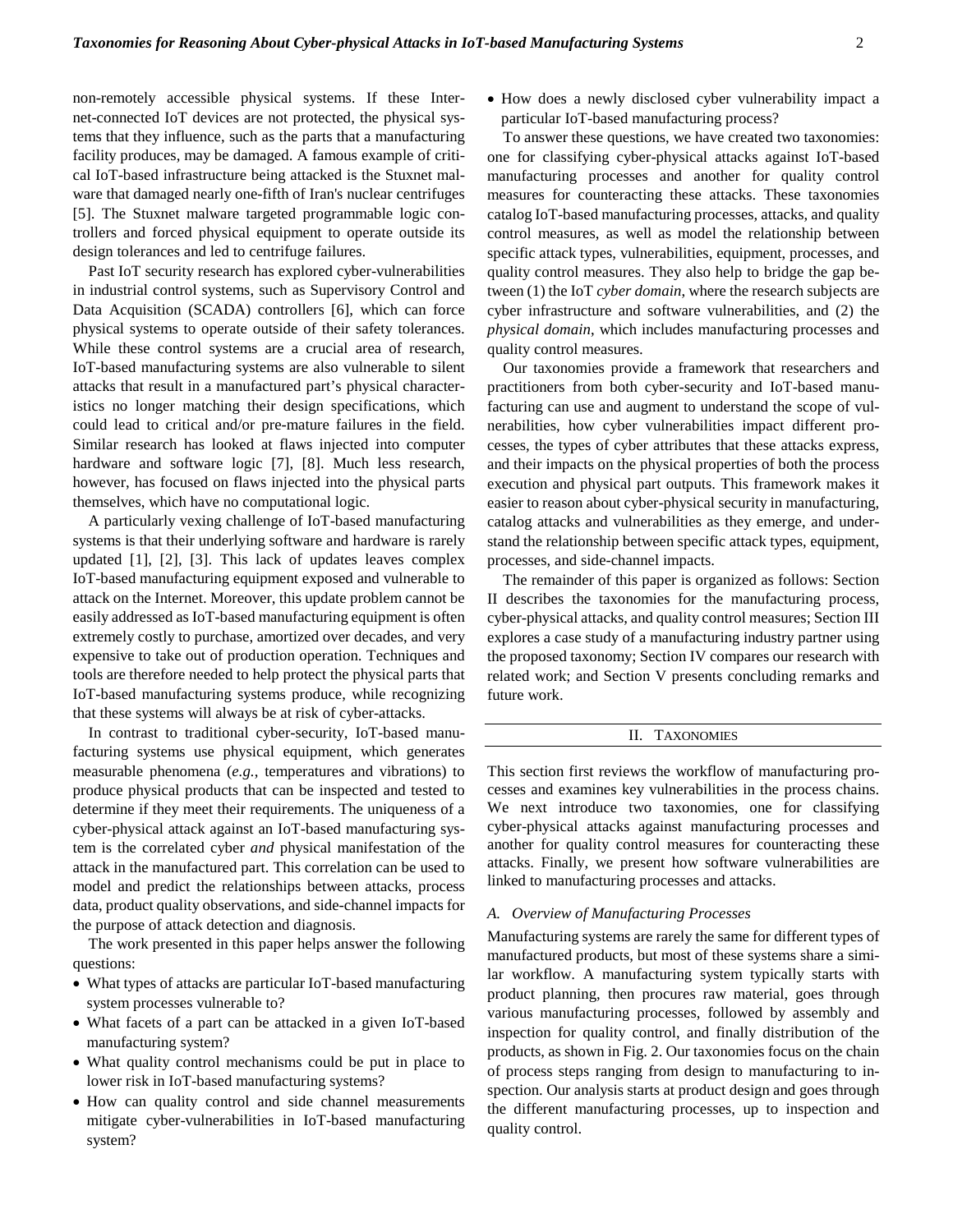

**Fig. 2. Workflow of Manufacturing System.**

A key differentiator between IoT-based manufacturing systems and traditional systems is that the former operate more like distributed software-reliant systems than the latter. Traditional manufacturing systems use significant numbers of manual steps and closed/locally managed control systems. Newer IoT-based manufacturing systems are remotely accessible and monitorable by designers, reconfigurable, and capture volumes of sensor and tool actuation data during operation. Moreover, these systems are driven by computer instructions that coordinate their constituent IoT sensors and tooling to produce a given part.

Since IoT-based manufacturing processes perform the set of steps through which raw materials are transformed into a finished product, this section summarizes the basic and most commonly used manufacturing processes in industry today. In production systems, a combination of several processes may be required to manufacture a product, but understanding the characteristics of each individual process is essential to build accurate taxonomies.

There are several ways [9], [10] [11] to classify the different manufacturing processes involved in production, such as dividing them into the two groups shown in Fig. 3:

- 1.*Processing operations*, which add value to materials by transforming them from one state to another. Process operations can be further divided into *solidification processes* (such as casting that pours material in a cavity to fill when it cools down), *deformation processes* (such as forming that changes the shape of the material, without usually changing its original volume), *subtractive processes* (such as machining that changes the shape of the material through removing some of it, thereby decreasing its volume), *additive processes* (such as 3D printing that builds the shape of the material progressively by accumulating thin layers one on top of the other), *surface processing* (such as surface finishing done as a final step to improve the quality of the surface of the current product), and others (such as heat treatment, which enhances the property of the material itself, and particulate processing, where particles are consolidated together).
- 2. *Joining operations*, which bring two or more components together. Joining operations can be split into permanent joining processes (such as welding) and joining via mechanical components (such as fasteners).

An overview of such grouping can be seen in Fig. 3, along with some (non-exhaustive) examples for each sub-group. These sub-groups are not necessarily mutually exclusive, *e.g*., a subtractive process may also be performed in surface processing operations.

Another concept we define is "part facet", which is a specific aspect or geometric structure of a part that is important to its performance. The facet type includes dimension (*e.g.*, length, width, height), radius, weight, center of gravity, color, magnetism, surface roughness, tensile strength, yield strength, etc. Each manufacturing process is restricted by its characteristics, so it can only affect a subset of the part facets. For example, a turning process can change the dimensions of the part. Likewise, a heat treatment can change the yield strength of the part.

#### *B. Design Artifacts to Code*

An interesting facet of IoT-based manufacturing is that design files, such as solid geometry representations of parts, are eventually translated into computer instructions, such as G-Code, for a set of IoT machines indicating how to manufacture the part [12]. This process is a form of model-driven engineering, which is also used in software development [13]. Many of the attacks are analyzed based on the instruction set limitations of manufacturing equipment, which are directly connected to the physical capabilities of the equipment, and provide cyber-physical bounds on attacks.



**Fig. 3. Manufacturing Processes Classification with Examples.**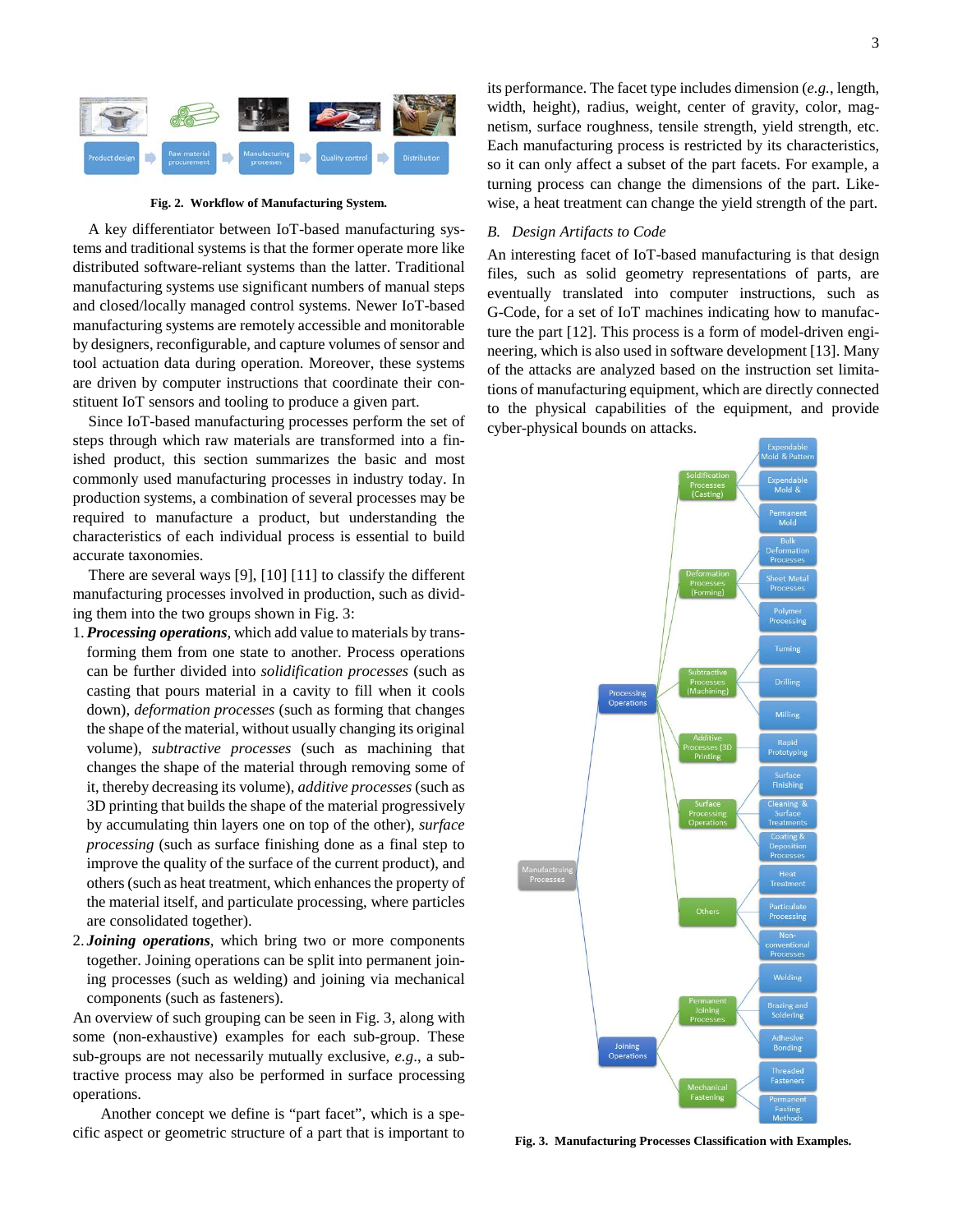Due to the wide range of IoT-based manufacturing processes, this paper only concentrates on subtractive and additive processes, which serve as representatives of a larger group due to the fact that they are currently being used heavily in IoT envi-ronments.<sup>[1](#page-3-0)</sup> For example, in Computer Aided Manufacturing (CAM) the products within these processes are created through Computer Aided Design (CAD) software. The design is then realized by coordination of Computer Numerically Controlled (CNC) machines or 3D printers through a network and driven by computer programmed commands, rather than being controlled by hand. Such extensive use and reliance on IoT devices and software systems invites new cyber-physical threats.

While subtractive and additive processes are significantly different, their integration into an IoT-based manufacturing system is relatively similar. Fig. 1 shows modern process chains for both an additive and a subtractive process, respectively. The process chain starts with a 3D CAD model, which is a digital representation of the shape and dimensions of an artifact.

For subtractive manufacturing, the 3D CAD model goes directly to CAM software as modern CAD/CAM systems are integrated. After the CAM step is completed, a generic toolpath file is generated and sent to the IoT machine's controllers. In the process chains shown in Fig. 1, users have ready access to the toolpath, which provides a set of instructions for the tool regarding its direction, speed, and path.

In additive manufacturing, the CAD model is translated into a model called "STL", which represents the solid geometry with a list of triangular facets that define a part's surface. Using machine-specific CAM software, this STL file is virtually sliced into layers that will be printed. Another algorithm generates commands that determine the additive manufacturing machine-specific toolpath to process each layer, which is typically written in G-Code and sent to a 3D printer's controllers across a network. These IoT systems allow designers to remotely print and monitor progress of arbitrary parts across the Internet.

In IoT-based manufacturing, each component of these process chains are linked through the IoT infrastructure, which poses potential risks of external cyber-physical attacks. In fact, two case studies [2], [3] conducted recently at Virginia Tech showed how to target a different component in each chain, as highlighted in Fig. 1. In the case of the additive manufacturing process, a cyber-physical attack modified the STL file to create a part with an internal void [3]. In the case of the subtractive manufacturing process commands in the machine toolpaths were altered, thereby producing an incorrect part [2].

Examining the process chains of both additive and subtractive manufacturing demonstrates how vulnerable modern manufacturing is to cyber-physical attacks, *e.g.*:

• Both the STL and toolpath files are plain text without any encryption or encoding, which means these files can be intercepted and tampered/replaced. By modifying these files, attackers can bring parts out of specifications, add undesired

part features, or alter part mechanical properties.

• An attack can propagate through an entire process chain. For example, altering a CAD file in transit across a network between IoT components will result in changes in the translated STL/toolpath file. If attacks cannot be prevented in previous processes, any quality control measures in later processes are meaningless.

# *C. A Taxonomy of Cyber-physical attacks against Manufacturing Processes*

Below we describe possible types of cyber-physical attacks against manufacturing system processes in IoT environments. An attack can be characterized by an *attack flow* where attackers exploit certain vulnerabilities through some attack vectors to attack some targets and produce an impact. The key elements in this attack flow are shown in Fig. 4 and described in detail as follows:

*1)* **Attack vectors** refer to paths where attackers can gain unauthorized access to the IoT system. Possible attack vectors include social engineering, malware like viruses or Trojans, insufficient authentication (attackers can get permission by brute force or bypass authentication), etc*.* 

*2)* **Vulnerabilities** in the IoT-based manufacturing system can include a compromised worker, OS/Software vulnerability, or weak authentication mechanism.

3) **Attack targets** can be manufactured products, the IoT machines used for manufacturing, Computerized Maintenance Management System (CMMS) or intellectual property, such as CAD design files or specifications.

4) **Attack impacts** can be classified into three categories:

- *Confidentiality attacks* compromise the intellectual property of design model files. Design models may be highly confidential since they represent valuable business secrets for manufacturing companies. If these files are stolen by competitors and are used to reproduce similar products, substantial economic loss can be incurred for the company.
- *Availability attacks* affect the availability of manufacturing resources as they target manufacturing machines and tools. These attacks could deliberately slow down manufacturing processes by breaking down the controlling computers or damaging the manufacturing machines.
- *Integrity attacks* tamper with design models or configuration files of a manufacturing product line, thereby changing the geometric dimensions or mechanical properties of a part so it does not meet its designed requirements.

Based on the attack target, *integrity attacks* can be further categorized into *material attacks* and *structure attacks*, which are all shown in Fig. 4.

*Material attacks* are attacks that change the physical properties, such as material strength, surface roughness, color or magnetism of the manufacturing parts.

<span id="page-3-0"></span><sup>&</sup>lt;sup>1</sup> The attack taxonomy presented in Section II.C can also be applied to other manufacturing processes.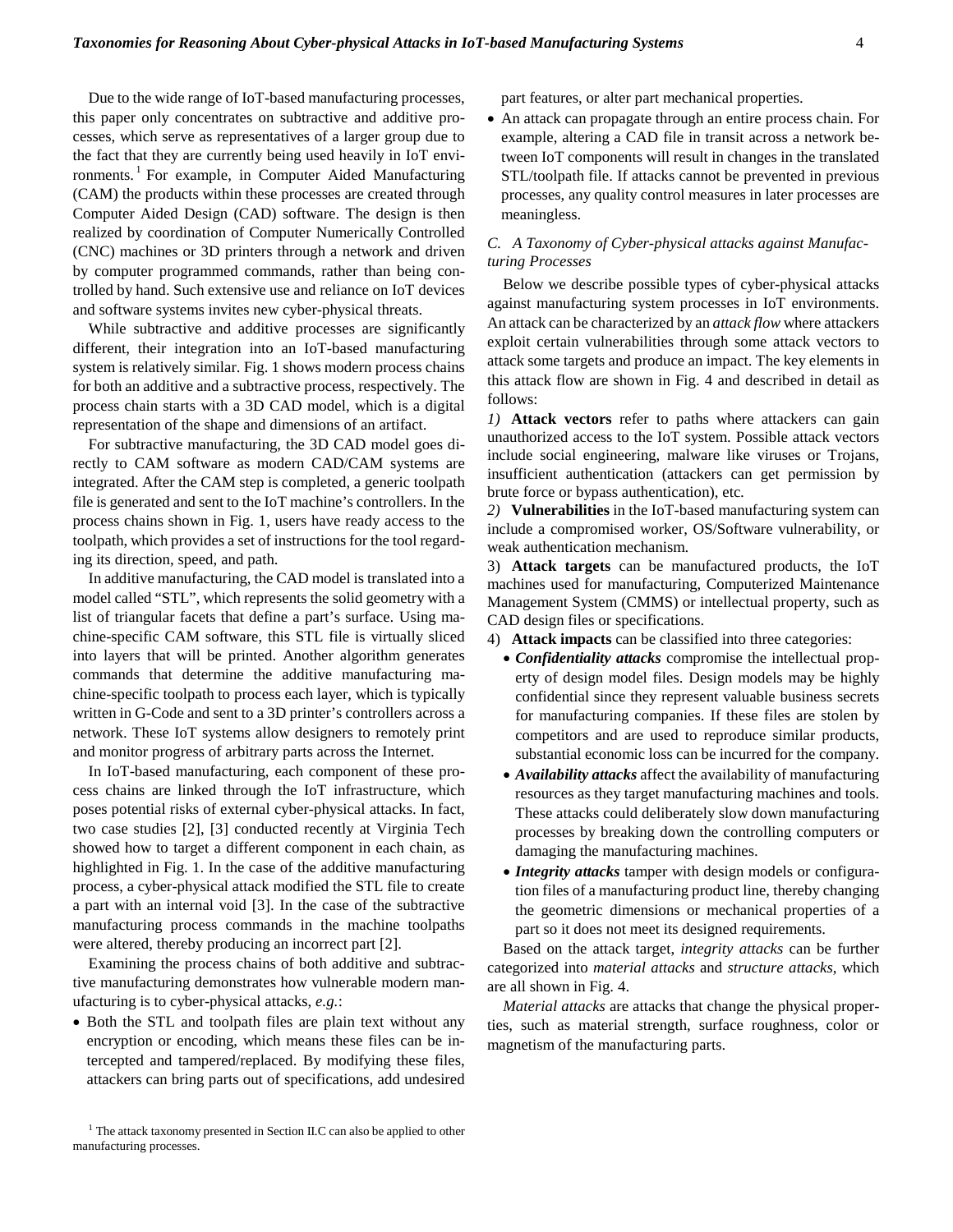

**Fig. 4. Taxonomy of Cyber-Physical Attacks on Manufacturing Systems.**

*Structure attacks* can change the following four types of geometric dimensions of manufacturing parts [3]:

- 1. Scaling: a part is scaled up or down in one or more dimensions, resulting in various outcomes. For example, the part may no longer fit into other components or the part's mechanical properties may change by decreasing its strength.
- 2. Vertex movement: Some vertexes of a part have moved, which does not change the part's external dimensions but alters the coordinates of certain vertexes. Vertex movement could result in fit issues or a change of mechanical properties. A coordinate measuring machine can detect vertex movement.
- 3.Indents/protrusions: small indents or protrusions can be created on the surface of a part, resulting in fit issues or rough surface finish.
- 4.Internal void: a small volume created inside a part is undetectable by visual inspection since the void is completely enclosed. The void does not change the dimensions of a part, so it is also undetectable by a coordinate measuring machine. The void can impact a part's mechanical properties, *e.g.*, if placed in a load bearing location, the void can make the part fail more easily. Additive manufacturing can create internal voids due to its layer-by-layer building process, but subtractive manufacturing cannot create internal voids.

*Availability attack* includes *Equipment attacks* that aimed at IoT-based manufacturing equipment. For example, attackers can change machine configurations to force the equipment to operate outside its tolerance, causing damage to the machine, or accelerating wear and tear on the machine.

There is a relation between IoT-based manufacturing processes and cyber-physical attacks. Some attacks are only possible with the presence of certain manufacturing processes. For example, subtractive manufacturing processes, such as milling or turning generally, cannot create internal voids in manufactured parts. In contrast, 3D printing's flexibility makes it vulnerable to many kinds of attacks, including internal void attacks.

Table I presents a mapping between common manufacturing processes and their corresponding potential attack types. These relationships enable us to narrow down the possible attack types based on the manufacturing processes being used.

| <b>Manufacturing Process</b> | <b>Vulnerability to Attack Types</b>          |  |
|------------------------------|-----------------------------------------------|--|
| Milling                      | Scaling, indents/protrusion, vertex movement, |  |
|                              | surface roughness                             |  |
| Turning                      | Scaling, surface roughness                    |  |
| Drilling                     | Scaling, indents/protrusion, vertex movement, |  |
|                              | surface roughness                             |  |
| 3D printing                  | Scaling, indents/protrusion, vertex movement, |  |
|                              | internal void, material strength, color       |  |
| Soldering                    | Material strength                             |  |
| Heat treatment               | Material strength                             |  |
| Surface coating              | Color, surface roughness                      |  |

**TABLE I. MANUFACTURING PROCESSES AND THEIR POTENTIAL ATTACKS.**

# *D. A Taxonomy of Quality Control in IoT-based manufacturing Processes*

We now present a second taxonomy of the quality control (QC) measures in manufacturing processes. QC is an indispensable component in modern manufacturing to ensure products meet their quality requirements. Various QC measures exist, each with its own detectable problems. For example, dimension measurement can detect scaling attacks, though it is ineffective against mechanical property attacks.

Fig. 5. shows our taxonomy of QC in manufacturing processes. These QC measures can be applied to either the physical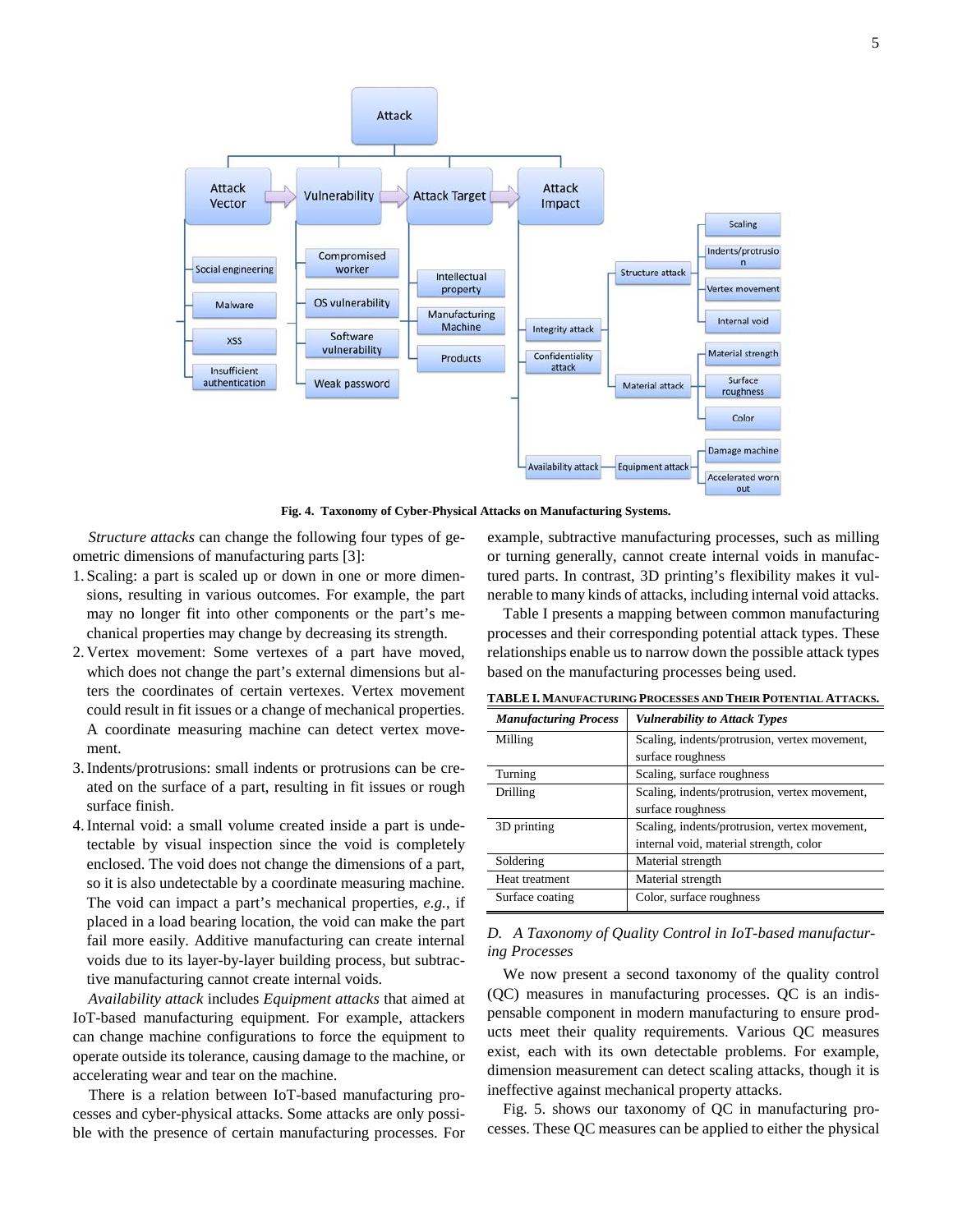or cyber domains of IoT-based manufacturing. The measures applied to the physical domain usually measure the physical or mechanical properties of manufacturing parts to assess whether the desired requirements have been met. Based on the measured properties, QC measures are usually non-destructive and can be classified into three groups: physical characteristics, mechanical properties, and side-channel impacts. QC measures for physical characteristics include visual inspection, dimension measure, weight measure, 3D laser scanning, X-rays, and CTs.

Mechanical properties refer to how parts behave under load. For example, strength is the resistance of a material to deformation from an external load [14]. Elasticity is the ability of a material to return to its original shape after the load is removed [14]. Hardness is the ability of a material to resist indentation and scratching [14]. These properties cannot be visually inspected, so tests must be run with specialized equipment to analyze these aspects of a part.



**Fig. 5. A Taxonomy of Quality Control in Manufacturing Processes.**

QC measures often are combined with statistical analysis techniques since these tests may be expensive, destructive, or time consuming. Sophisticated sampling and acceptance techniques are employed based on statistical models, including Statistical Process Control (SPC) [15], Six Sigma [16], acceptance sampling [17], etc. Samples are chosen and analyzed in place of every part [18].

Side-channel impacts are mostly discussed in cryptography and refer to cases where attackers do not leverage information from plaintext or ciphertext, but from physical characteristics of cryptosystems. For instance, hardware has varying power consumption when doing different computations, such as adding and multiplying. By observing the power consumption of a cryptosystem, it is possible to deduce the key bits of RSA [19] or even to break the key [20]. Some other side-channel impacts include timing delays[20], electromagnetic leaks [21], temperature [22], or radiation [21]. QC in IoT-based manufacturing can measure side-channel impacts as well, to determine if a manufacturing process deviates from its designed specifications.

Linking QC measures with the attack types described in Section II.C can help determine which measure is effective against which attack type. A subset of the correspondences is shown in Table II.

| <b>Attack Type</b> | <b>Effective Quality Control Measure</b> |
|--------------------|------------------------------------------|
| Scaling            | Coordinate measure machine               |
| Vertex movement    | Coordinate measure machine               |
| Indents/protrusion | Visual inspection                        |
| Internal void      | X-ray, CT, side-channel information      |
| Material strength  | Tensile/yield strength test              |

**TABLE II. CYBER-PHYSICAL ATTACK TYPES AND THEIR QC MEASURES.**

## *E. Deducing Attack Threats from Software Vulnerabilities*

A common misconception in the cyber-security community is that attacks can be avoided by simply employing the latest software versions and best practices. However, many IoT systems such as manufacturing equipment have long lifetimes, prohibitively high upgrade costs and need to remains operational continuously, and therefore cannot be migrated to the latest operating systems or manufacturing software versions. A key challenge, therefore, is to protect a complex IoT-based manufacturing process built on equipment with buggy or outdated software that cannot be easily upgraded to newer and more secure versions.

To determine what attacks could be launched with known cyber vulnerabilities and what quality control measures should be taken to detect possible attacks, we have connected our attack taxonomy with the National Vulnerability Database (NVD) [23], The NVD is a U.S. government repository of vulnerability management data, which uses the Common Vulnerability Scoring System (CVSS) [24] to evaluate the severity of vulnerabilities. The CVSS defines a set of metrics to describe the characteristics of vulnerabilities. The metrics includes six vectors that are described below. The first three of these vectors in CVSS are organized in terms of exploitability:

• **Access vector** (AV) measures an attacker's ability to successfully exploit a vulnerability based on how remote an attacker can be from a networking perspective [25]. There are three possible values for Access Vector: Local, Adjacent Network, and Network. An Access Vector of value "Network" (AV: N) means the vulnerability must be exploitable without requiring physical (*i.e.*, local) or adjacent network access. Often, AV: N vulnerabilities can be exploited from IP addresses on the Internet. An Access Vector of value "Adjacent Network" means the vulnerability must be exploitable through a broadcast or collision domain. An Access Vector of value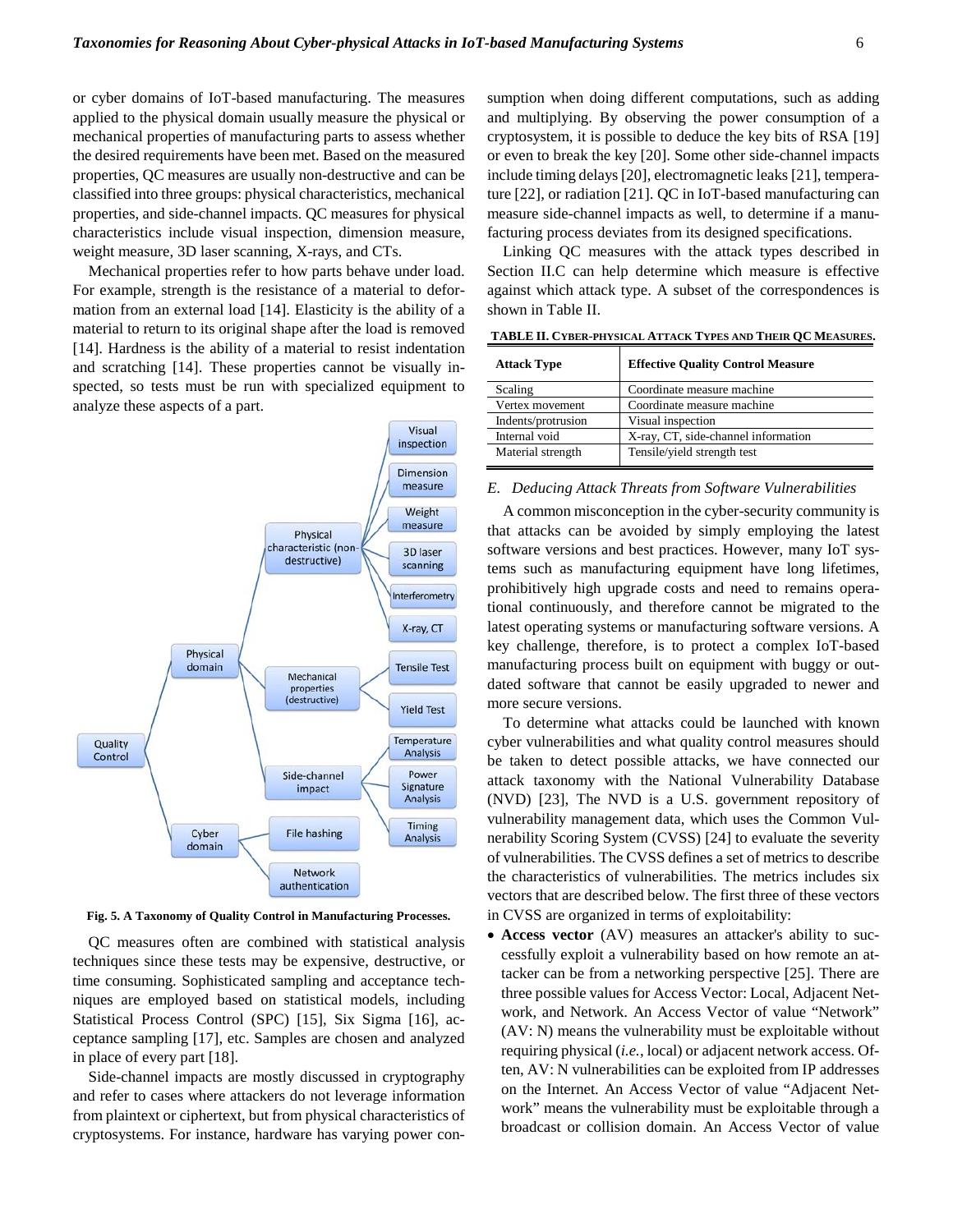"Local" means the vulnerability must only be exploitable via physical access, such as proximity to a device or local shell access.

- **Access complexity** measures the complexity of the attack required to exploit the vulnerability after the attacker gained the access to the target system already [25].
- **Authentication** measures the number of times an attacker needs to authenticate to the target system to exploit a vulnerability [25].

The Access Complexity and Authentication vectors describe the degree of difficulty, but not possibility of an attack, which are not relevant to our taxonomy, so we omit their discussions here. Three other vectors in CVSS are organized in term of impact:

- The **Confidentiality Metric** measures the attacker's ability to obtain unauthorized access to information from an application or system [25]. If no information or data is exposed due to exploitation, the Confidentiality metric receives a value of "None". If only partial information is disclosed due to exploitation (the attacker cannot control what is obtained), the Confidentiality metric receives a value of "Partial". If an attacker has complete read access to all information and data on a system, the Confidentiality metric receives a value of "Complete". The compromise of confidentiality metric means the vulnerability can help attackers gain "read" access to the system. The "read" access will make it possible to launch confidentiality attacks that are discussed in Section II.C.
- The **Integrity Metric** measures an attacker's ability to manipulate or remove data from a product or system [25]. There are three possible values for this metric: None (I: N), Partial (I: P), and Complete (I:C). "None" is used when vulnerability exploitation cannot manipulate data. For example, an information leak only exposes information but unauthorized modification is not possible. A "Partial" impact to Integrity implies limited or uncontrolled modifications to files are possible by exploiting a vulnerability. An Integrity metric of "Complete" means an attacker is able to modify any system files or data in the system. The compromise of integrity metric means the vulnerability can help attackers gain "write" access to the system. The "write" access will make it possible to launch integrity attacks. Integrity attacks usually need to change the critical part of design files or machine configurations, a "partial" impact is not sufficient because attackers cannot make predictable changes. The partial value is therefore treated the same as no value.
- The **Availability Metric** measures an attacker's ability to disrupt or prevent access to services or data [25]. Vulnerabilities can impact availability by affecting hardware, software, and network resources. For example, vulnerabilities can make it possible for attackers to flood network bandwidth, exhaust CPU or system memory. There are three possible values for this metric: None (A: N), Partial (A: P), and Complete (A: C). The compromise of availability metric means it is possible to launch availability attacks.

The cyber infrastructure refers to the computing equipment controlling physical manufacturing processes. Each computer equipment has several characteristics, such as operating system version (Windows XP, Windows 7, etc.), manufacturing software version (CAD, CAM software), and network connectivity status (Internet, LAN or None). The characteristic of the computers can be mapped to the exploitability vectors of vulnerabilities. A vulnerability with an access vector of "Internet" will only affects computers with an Internet connection.

| TADLE III. EAAMFLE VULNENADILITI AND METNICS. |                     |                            |  |
|-----------------------------------------------|---------------------|----------------------------|--|
| <b>Vulnerability</b>                          | Metric              | <b>Value</b>               |  |
| CVE-2014-7286                                 | Vulnerable software | Symantec Deployment        |  |
|                                               |                     | Solution 6.9 or earlier on |  |
|                                               |                     | Windows XP or Windows      |  |
|                                               |                     | server 2003                |  |
|                                               | Access vector       | Local                      |  |
|                                               | Confidentiality     | Complete                   |  |
|                                               | Integrity           | Complete                   |  |
|                                               | Availability        | Complete                   |  |
| CVE-2015-2453                                 | Vulnerable software | Windows vista, 7, 8, 8.1,  |  |
|                                               |                     | server 2008, 2012          |  |
|                                               | Access vector       | Local                      |  |
|                                               | Confidentiality     | Complete                   |  |
|                                               | Integrity           | None                       |  |
|                                               | Availability        | None                       |  |

**TABLE III. EXAMPLE VULNERABILITY AND METRICS.**

We now examine some vulnerabilities from the NVD to see how they can be connected to our proposed taxonomy. As shown in Table III, CVE-2014-7268 is a vulnerability whose description is "*Buffer overflow in AClient in Symantec Deployment Solution 6.9 and earlier on Windows XP and Server 2003 allows local users to gain privileges via unspecified vectors*."

The prerequisites of vulnerability CVE-2014-7268 are installations of Symantec Deployment Solution on Windows XP or Server 2003 operation systems and local access to the computers involved in the IoT-based manufacturing process. If these prerequisites are met, this vulnerability can be exploited to launch attacks that result in "complete" confidentiality, integrity, and availability impacts, which means all the attacks in our taxonomy shown in Fig. 4 could be launched by exploiting this vulnerability.

Table III also shows the metrics for vulnerability CVE-2015-2453, which is documented as "*The Client/Server Run-time Subsystem (CSRSS) in Microsoft Windows Vista SP2, Windows Server 2008 SP2 and R2 SP1, Windows 7 SP1, Windows 8, Windows 8.1, Windows Server 2012 Gold and R2, and Windows RT Gold and 8.1 allows local users to obtain sensitive information via a crafted application that continues to execute during a subsequent user's login session, also known as "Windows CSRSS Elevation of Privilege Vulnerability".*" This vulnerability just impacts confidentiality, so only confidentiality attacks can be launched and manufacturers need not prepare for integrity attacks or availability attacks. Moreover, manufacturers need not do anything if the manufacturing design files are publically available, *i.e.*, intentionally not confidential.

With all the relationships established above, we can connect vulnerabilities, IoT-based manufacturing processes, cyber-physical attacks and quality control measures all together, as we show in Fig. 6.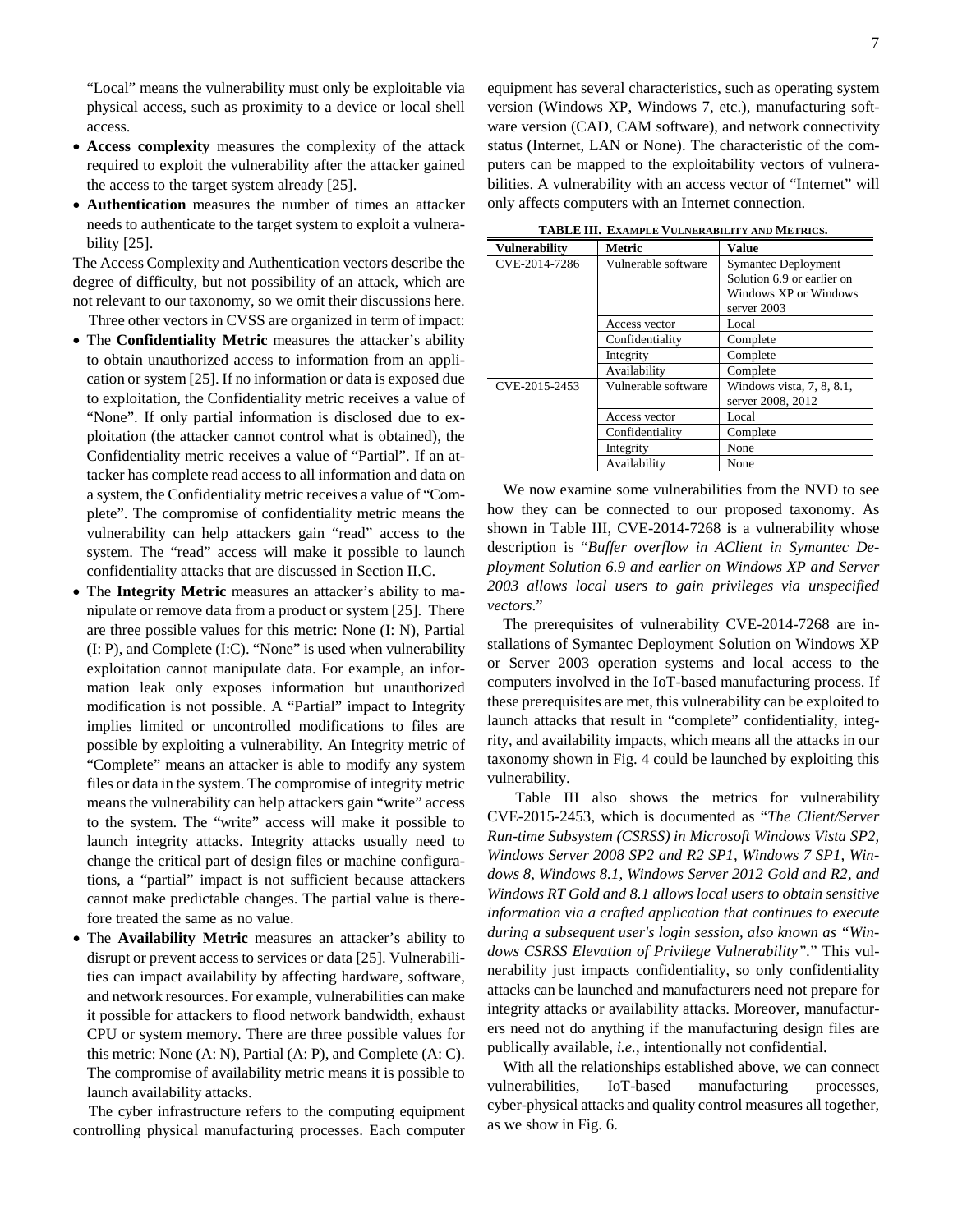

**Fig. 6. Logic Flow in Manufacturing Processes.**

The characteristics of the IoT-based manufacturing processes reveal the vulnerabilities exposed and thus determine what cyber-physical attacks could be launched. Each cyber-physical attack has its effects either in the physical domain or the cyber domain. We can choose the QC measures that capture the provisioned attack effects, thereby enabling better defenses against cyber-physical attacks in IoT-based manufacturing systems.

# III. CASE STUDY

An increasing number of manufacturing companies have embraced the Internet of Things to revolutionize the way they manufacture. Information technology infrastructure has been used extensively in design, manufacturing processes and quality control for accessing the information of physical objects and for manipulating the physical objects. The tight integration of hardware and software enables a more efficient production management. While modern manufacturing companies are enjoying the benefits the IoT brings, most of them are unaware of the potential cyber-security risks they may face.

To demonstrate how our taxonomies can be applied to modern manufacturing systems to assess cyber-security risks, we visited an industry partner to collect related information and map them to our approach. This company provides additive manufacturing services that allow customers to submit their own parts designs to facilitate production.

The general process flow of this company is shown in Fig. 7. A customer submits parts through a web portal or directly through email to a product engineer, who then coordinates with the customer to determine the printability and best material/process. The part files (in CAD or STL format) will be saved to the network drive. The process engineer checks the file for common problems, such as thin walls or extra shells, and adjusts the files if necessary. Machines will also be checked before printing. After that, the parts will be printed (along with witness bars) and will go through QC measures. If the parts pass inspection, they will be shipped to customers; otherwise, they will be scrapped or reworked.



**Fig. 7. General Process Layout of the Manufacturing Company.**

The IT infrastructure in this manufacturing company consists of three categories of computers: engineers' computers, 3D printer computers, and inspection station computers. Files are stored on a networked server connected to all computers. There are no restrictions on USB drives and all computers have USB access. No personal computers are allowed, but work laptops can be taken home and can remotely access the server. Many computers run outdated operating systems, including Windows XP and Windows 7. Most computers are connected with the Internet to access the design files from network drive. For computers without the need to access design files, many cannot be unplugged due to the restriction of Digital rights management (DRM) systems or software activation.

This company applies many QC measures, including digital file checks, machine process checks, material quality checks, and part quality checks. Digital file checks verify the STL file and determine if there are any inverted normals, holes, or non-closed shells. Machine process checks include assessing laser power, IR sensor, or O2 sensor to ensure the machine is operating normally. Material quality checks includes checking the powder mix ratio and the melt flow index to see the powder batch being used meet the requirements. Part quality checks include dimension measure, visual inspection, and tensile test. Dimension measures are performed with Faro Arm, a coordinate measuring machine, and manually by human with calipers.



**Fig. 8. An Example Product Line.**

We applied our taxonomies to conduct a systematic risk assessment for this manufacturing company. Fig. 8 shows an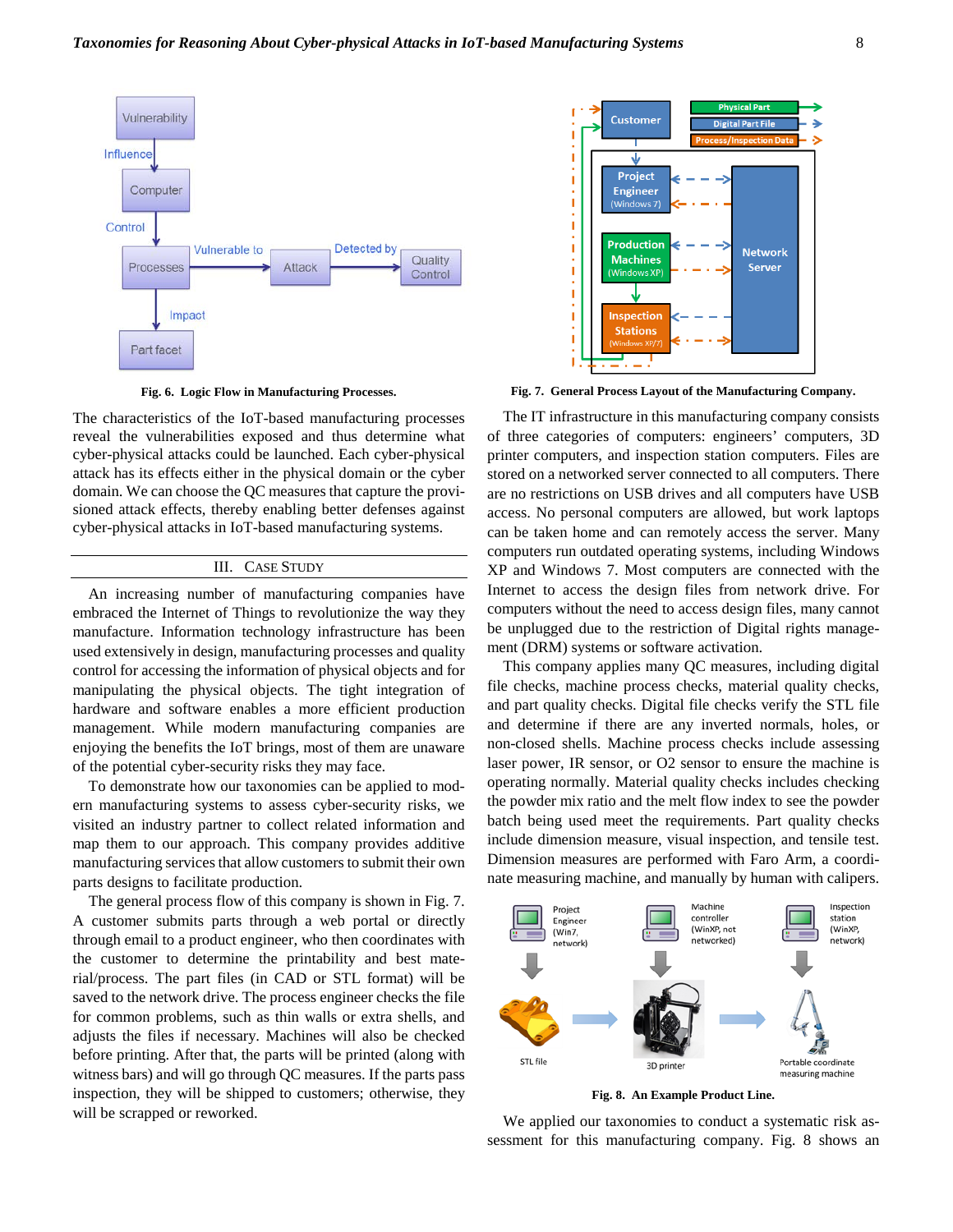example product line that consists of a single process: *3D printing*. Vulnerability "CVE-2015-2453" presented in Section II.D will impact all computers running Windows 7 with "complete" confidential impact. Since the project engineer's computer is running Windows 7 and the STL file is stored in this computer, the vulnerability will allow attackers to launch confidentiality attacks to steal the design files.

Vulnerability CVE-2014-7268 will impact all the computers running Symantec Deployment Solution 6.9 or earlier on Windows XP with "complete" confidentiality/integrity/availability impact, which means attackers could launch integrity attacks by gaining write access to computers controlling 3D printer and inspection station.

# IV. RELATED WORK

Prior work has explored various types of security issues in cyber-physical systems. For example, Cardenas et al. [26] discuss key challenges for securing cyber-physical systems and Sridhar et al. [27] model the security risks for the Electric Power Grid. However, they do not consider the domain knowledge of manufacturing in their security models.

Taxonomies have been proposed for cyber-attacks in information technology (IT) systems [28], [29]. While the taxonomies are useful for manufacturing systems to defend traditional cyber-attacks, these taxonomies do not capture the physical effects of the attacks on IoT-based manufacturing systems. In IoT-based manufacturing systems, the attacks on the controlling systems can directly impact the physical world.

Taxonomies have also been proposed for cyber-attacks in the IoT systems. For example, Zhu et al. [6] analyze the cyber-attacks on Supervisory Control and Data Acquisition systems. No equivalent taxonomy has been proposed, however, to systematical classify possible cyber-physical attacks in manufacturing systems and provides a framework to reason about the relationship between attack types, processes, equipment and quality control measures.

Integrated circuit manufacturing faces similar security challenges as cyber-physical manufacturing systems [30]. Taxonomies have been developed for hardware Trojans [7], [8], [30], which are maliciously injected logic in integrated circuits. Tehranipoor et al. [7] survey the design and taxonomy of hardware Trojan. Detection methodologies for hardware Trojans are also discussed in their survey. Jin et al. [8] present different implementations of hardware Trojans and show that traditional functional testing can be useless in detecting hardware Trojans.

Quality control in integrated circuits aims to detect if a manufactured circuit matches its original design [8]. Since circuits cannot be easily deconstructed for testing, side-channel detection is widely used as a QC measure for defending against hardware Trojans. Researchers have developed various side-channel methods including timing delays [31], power analysis [32] for detecting hardware Trojans. Cyber-physical attacks in manufacturing systems differ from hardware Trojan in that the manufactured parts are not electronic in nature and there is no computational logic to verify the functions [33].

### V. CONCLUDING REMARKS

The Internet of Things (IoT) has transformed many aspects of modern manufacturing. IoT-based manufacturing systems, however, are much more vulnerable to cyber-physical attacks than traditional manufacturing systems. Given the importance of IoT-based manufacturing systems throughout the supply chains in modern economies, identifying and remediating these vulnerabilities is of paramount importance [34].

To understand potential dangers and protect manufacturing system safety, this paper presents two taxonomies: one for classifying cyber-physical attacks against IoT-based manufacturing processes and another for quality control measures for counteracting these attacks. These taxonomies provide guidance for evaluating IoT-based manufacturing system security by delineating the research space and helps to codify and relate research approaches to one another. These taxonomies also build connections between IoT-based manufacturing processes, attacks, and quality control measures.

Based on creating our taxonomies and applying them in the context of the case study in Section III, we have identified the following lessons learned:

- Manufacturing companies can benefit from these taxonomies to reason more effectively about what possible attacks could happen to their IoT-based manufacturing process chains, as well as ascertain which quality control measures are needed to detect defects resulting from cyber-attacks on IoT-based manufacturing infrastructure.
- Ensuring the security of IoT-based manufacturing systems is a cross-disciplinary problem that can be solved most effectively by collaborative efforts of researchers from both cyber-security and mechanical engineering. Moreover, knowledge of cyber-security should be explained in manufacturing terms to enable meaningful reasoning.
- There is a tradeoff between quality control measure coverage and the costs. Enforcing more quality control measures can examine more aspects of the products, but with a higher cost. Our taxonomies can help eliminate quality control measures that are not necessary and prioritize quality control measures that ensure quality attributes that requirements manufacturers value the most.

Now that we have created these taxonomies, our next step is to develop an analysis tool to emulate current IoT-based manufacturing systems. Given IoT-based manufacturing process structures, system configurations, and budgets, this analysis tool will provide quality control recommendations on where and how to test. We also plan to explore what side-channel information can be utilized to detect attacks and develop algorithms to detect attacks by processing side-channel data in IoT-based manufacturing processes.

## **REFERENCES**

<sup>[1]</sup> H. Turner, J. White, J. A. Camelio, C. Williams, B. Amos, and R. Parker, "Bad parts: Are our manufacturing systems at risk of silent cyberattacks?" *IEEE Security & Privacy,* no. 3, pp. 40–47, 2015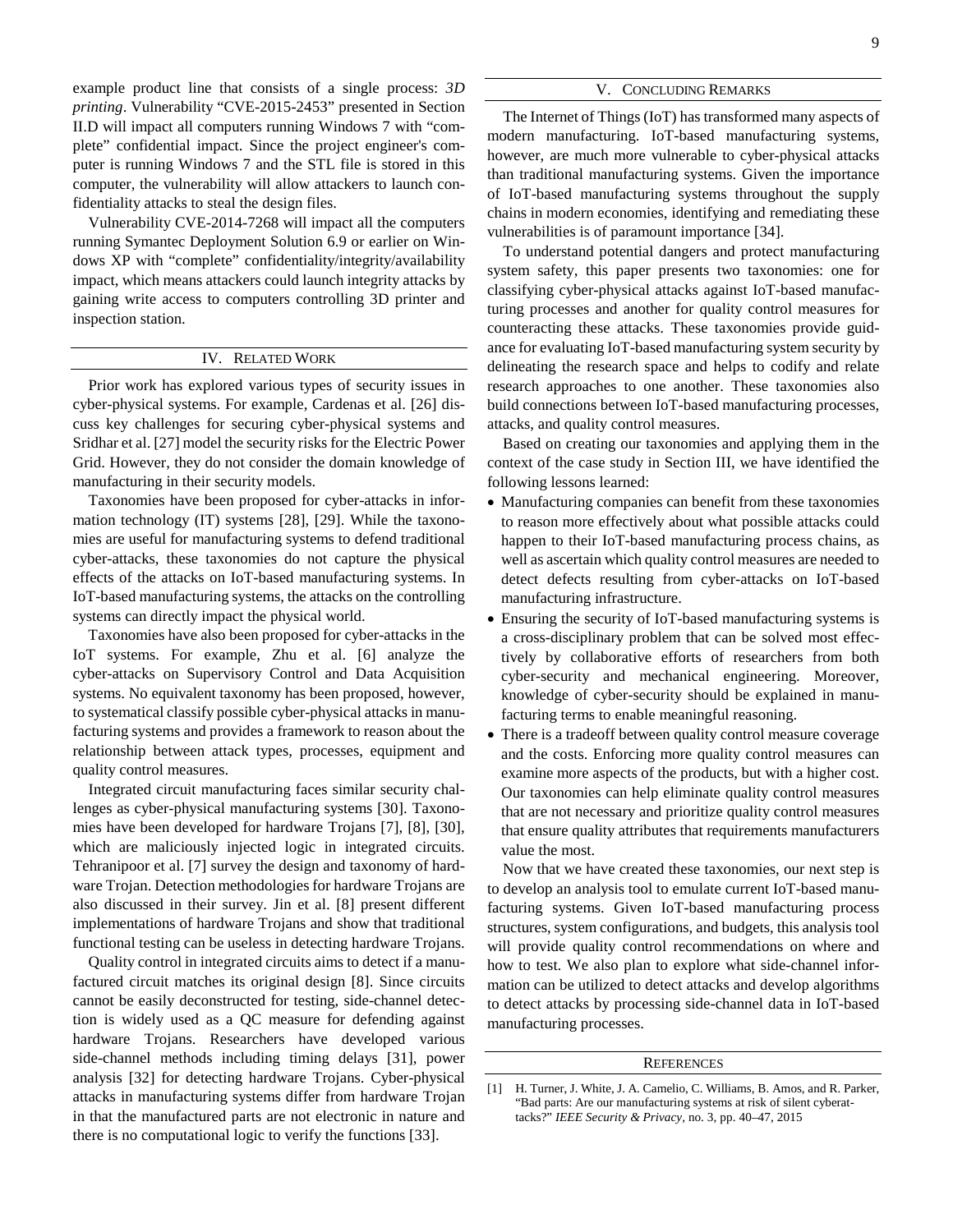- [2] L. J. Wells, J. A. Camelio, C. B. Williams, and J. White, "Cyber-physical security challenges in manufacturing systems," Manufacturing Letters, vol. 2, no. 2, pp. 74–77, 2014.
- [3] L. Sturm, C. Williams, J. Camelio, J. White, and R. Parker, "Cyberphysical vulnerabilities in additive manufacturing systems," 25th Annual Solid Freeform Fabrication Symposium, vol. 7, p. 8.
- [4] S. Hurd, C. Camp, J. White, Quality Assurance in Additive Manufacturing Through Mobile Computing, The 7th EAI International Conference on Mobile Computing, Applications and Services, Nov 12-13, 2015, Berlin, Germany.
- [5] R. Langner, "Stuxnet: Dissecting a cyberwarfare weapon," Security & Privacy, IEEE, vol. 9, no. 3, pp. 49–51, 2011.
- [6] B. Zhu, A. Joseph, and S. Sastry, "A taxonomy of cyber attacks on scada systems," in Internet of things (iThings/CPSCom), 2011 international conference on and 4th international conference on cyber, physical and social computing. IEEE, 2011, pp. 380–388.
- [7] M. Tehranipoor and F. Koushanfar, "A survey of hardware trojan taxonomy and detection," 2010.
- [8] Y. Jin, N. Kupp, and Y. Makris, "Experiences in hardware trojan design and implementation" IEEE International Workshop on Hardware-Oriented Security and Trust. IEEE, 2009, pp. 50–57.
- M. P. Groover, Fundamentals of modern manufacturing: materials processes, and systems. John Wiley & Sons, 2007.
- [10] E. P. De Garmo, J. T. Black, and R. A. Kohser, DeGarmo's materials and processes in manufacturing. John Wiley & Sons, 2011.
- [11] S. Kalpakjian and S. R. Schmid, Manufacturing, Engineering and Technology 7th Edition. Pearson Education, Inc., 2014.
- [12] Oberg, Erik, et al. Machinery's handbook. Vol. 200. New York: Industrial Press, 2004.
- [13] Schmidt, Douglas C. "Model-Driven Engineering." IEEE Computer, 39.2 (2006): 25.
- [14] R. W. Messler and R. W. Messler Jr, The essence of materials for engineers. Jones & Bartlett Publishers, 2010.
- [15] J. S. Oakland, Statistical process control. Routledge, 2007.
- [16] M. J. Harry and R. R. Schroeder, Six Sigma: The breakthrough management strategy revolutionizing the world's top corporations. Broadway Business, 2005.
- [17] E. G. Schilling, Acceptance sampling in quality control. CRC Press, 1982.
- [18] Montgomery, Douglas C. Introduction to statistical quality control. John Wiley & Sons, 2007.
- [19] T. ElGamal, "A public key cryptosystem and a signature scheme based on discrete logarithms," in Advances in cryptology. Springer, 1985, pp. 10–18.
- [20] P. C. Kocher, "Timing attacks on implementations of Diffie-hellman, RSA, DSS, and other systems," in Advances in CryptologyCRYPTO96. Springer, 1996, pp. 104–113.
- [21] J. Kelsey, B. Schneier, D. Wagner, and C. Hall, "Side channel cryptanalysis of product ciphers," in Computer Security ESORICS 98. Springer, 1998, pp. 97–110.
- [22] M. Hutter and J.-M. Schmidt, "The temperature side channel and heating fault attacks," in Smart Card Research and Advanced Applications. Springer, 2014, pp. 219–235.
- [23] "Nist vulnerability database,[" https://nvd.nist.gov/](https://nvd.nist.gov/)
- [24] P. Mell, K. Scarfone, and S. Romanosky, "Common vulnerability scoring system," Security & Privacy, IEEE, vol. 4, no. 6, pp. 85–89, 2006.
- J. Franklin, C. Wergin, and H. Booth, "CVSS implementation guidance," National Institute of Standards and Technology, NISTIR-7946, 2014.
- [26] Cardenas, Alvaro, et al. "Challenges for securing cyber physical systems."Workshop on future directions in cyber-physical systems security. 2009.
- [27] Sridhar, Siddharth, Adam Hahn, and Manimaran Govindarasu. "Cyber–physical system security for the electric power grid." Proceedings of the IEEE 100.1 (2012): 210-224.
- [28] Hansman, Simon, and Ray Hunt. "A taxonomy of network and computer attacks." Computers & Security 24.1 (2005): 31-43.
- [29] Killourhy, Kevin S., Roy A. Maxion, and Kymie Tan. "A defense-centric taxonomy based on attack manifestations." 2004 International Conference on Dependable Systems and Networks. IEEE, 2004.
- [30] Wang, Xiaoxiao, Mohammad Tehranipoor, and Jim Plusquellic. "Detecting malicious inclusions in secure hardware: Challenges and solu-

tions." Hardware-Oriented Security and Trust, 2008. HOST 2008. IEEE International Workshop on. IEEE, 2008.

- [31] Y. Jin and Y. Makris, "Hardware Trojan detection using path delay fingerprint," in IEEE International Workshop on Hardware-Oriented Security and Trust (HOST 2008), 2008, pp. 51– 57.
- [32] R. Rad, J. Plusquellic, and M. Tehranipoor, "A sensitivity analysis of power signal methods for detecting hardware Trojans under real process and environmental conditions,[" IEEE Transactions on Very Large Scale](http://ieeexplore.ieee.org/xpl/RecentIssue.jsp?punumber=92)  [Integration \(VLSI\) Systems,](http://ieeexplore.ieee.org/xpl/RecentIssue.jsp?punumber=92) vol. 18, no. 12, pp. 1735–1744, 2010.
- [33] Vincent, Hannah, et al. "Trojan Detection and Side-channel Analyses for Cyber-security in Cyber-physical Manufacturing Systems." Procedia Manufacturing 1 (2015): 77-85.
- [34] CERT-UK, "Cyber-security Risks in the Supply Chain," available from https://www.cert.gov.uk/wp-content/ uploads/2015/02/Cyber-security-risks-in-the-supplychain.pdf.



**Yao Pan** received the B.S. degree in Computer Science in June 2012, from Zhejiang University in China. He is currently working toward the Ph.D. degree under the supervision of Dr. Jules White, at the Department of Electrical Engineering and Computer Science, Vanderbilt University. His research interests include cyber security, distributed systems, cloud computing and mobile computing.



**Jules White** is an Assistant Professor of Computer Science in the Dept.of Electrical Engineering and Computer Science at Vanderbilt University. He is a National Science Foundation CAREER Award recipient. Dr. White's research focuses on securing, optimizing, and leveraging data from mobile cyber-physical systems. His mobile cyber-physical systems research spans four key focus areas: (1) mobile security and data collection, (2) high-precision mobile augmented

reality, (3) mobile device and supporting cloud infrastructure power and configuration optimization, and (4) applications of mobile cyber-physical systems in multi-disciplinary domains, including energy-optimized cloud computing, smart grid systems, healthcare/manufacturing security, next-generation construction technologies, and citizen science. His research has been licensed and transitioned to industry, where it won an Innovation Award at CES 2013, attended by over 150,000 people, was a finalist for the Technical Achievement at Award at SXSW Interactive, and was a top 3 for mobile in the Accelerator Awards at SXSW 2013.



**Douglas C. Schmidt** is a Professor of Computer Science at Vanderbilt University. His research covers a range of software-related topics, including patterns, optimization techniques, and empirical analyses of object-oriented middleware frameworks for distributed real-time embedded systems and mobile cloud computing applications. Dr. Schmidt received B.S. and M.A. degrees in Sociology from the College of William and Mary in Williamsburg, Virginia,

and an M.S. and a Ph.D. in Computer Science from the University of California, Irvine (UCI) in 1984, 1986, 1990, and 1994, respectively.



**Ahmed Elhabashy** received the BS and M.Sc. degree in Production Engineering in 2009 and 2012 respectively, from Alexandria University, Egypt. He is currently working toward the Ph.D. degree under the supervision of Dr. Jaime Camelio, at the Department of Mechanical Engineering, Virginia Tech. His research interests include Production planning and control, modeling of industrial systems and optimization particularly in manufacturing context.